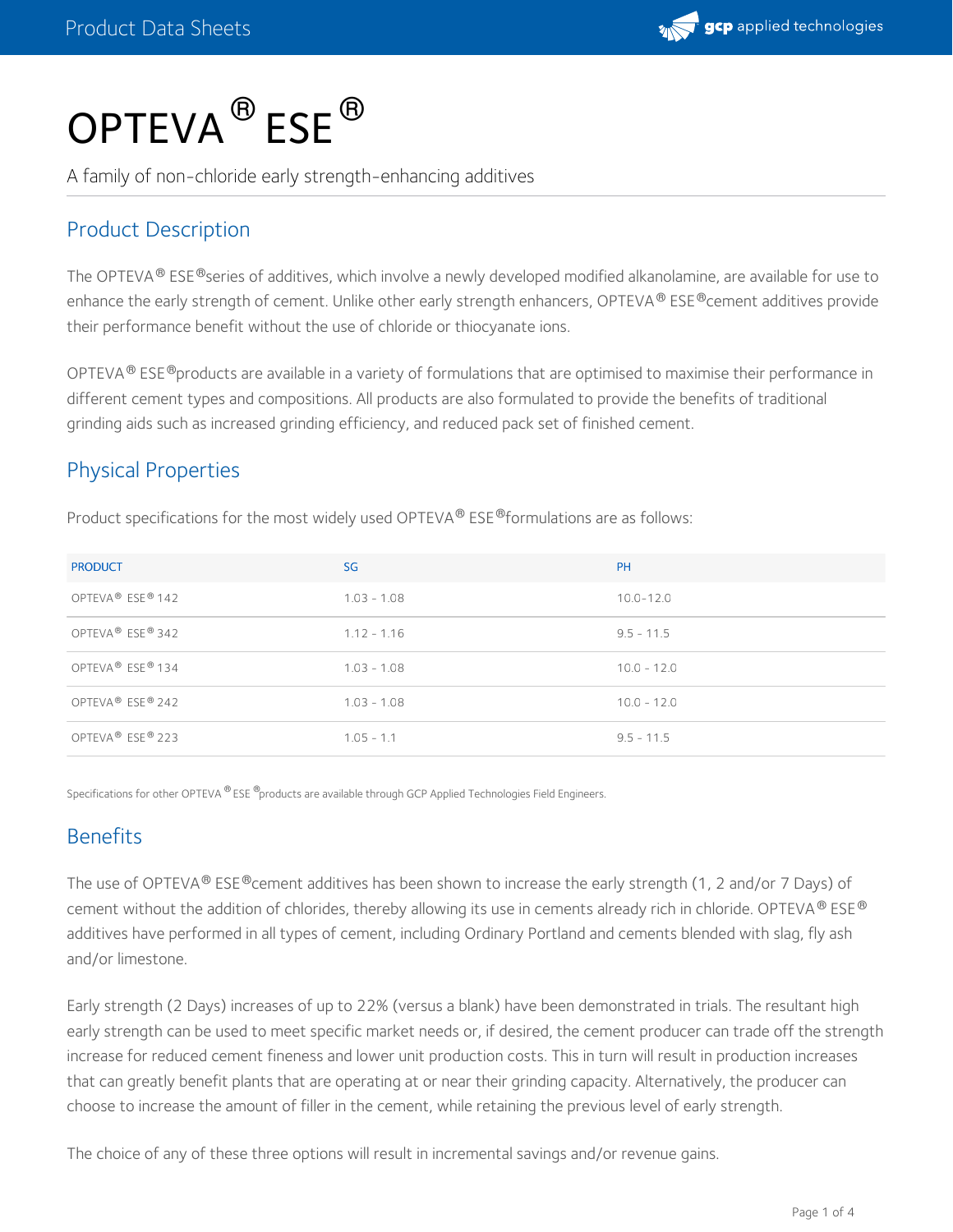## Recommended Addition Rate

According to GCP experience, the dosage of OPTEVA® ESE®ranges from 250-700g / t of cement. The optimum addition rate of OPTEVA® ESE®cement additives should be determined through cement mill tests in consultation with GCP personnel.

### Case Study

Performance of OPTEVA $^\circledR$  ESE $^\circledR$  vs Traditional Chloride-containing Early Strength-enhancers

Compressive Strength (MPa): EN 196/1 Mortar 6.52-7.93

| <b>CEMENT TYPE</b>                                   | 152.5R                       | 152.5R         | <b>% CHANGE</b> |  |
|------------------------------------------------------|------------------------------|----------------|-----------------|--|
| Clinker %                                            | 95.0                         | 95.0           |                 |  |
| Gypsum %                                             | 5.0                          | 5.0%           |                 |  |
| Chloride-based<br>Quality Improver<br>(kg/t)         | 1.300                        |                |                 |  |
| OPTEVA <sup>®</sup> ESE <sup>®</sup><br>242 (kg / t) |                              | 0.37           |                 |  |
| <b>Blaine Fineness</b><br>(cm2 / q)                  | 4331                         | 4290           | $-0.95$         |  |
| Mill Output (t / h)                                  | 50                           | 51.7           | 3.4%            |  |
| W/C Ratio                                            | 0.50                         | 0.50           | % Change        |  |
|                                                      | Chloride Quality<br>Improver | <b>ESE 242</b> | % Change        |  |
| Compressive Strength (MPa): EN 196/1 Mortar          |                              |                |                 |  |
| 1 day<br>2 days                                      | 27.8<br>41.4                 | 28.0<br>44.1   | 0.72<br>6.52    |  |
| 28 days                                              | 68.1                         | 73.5           | 7.93            |  |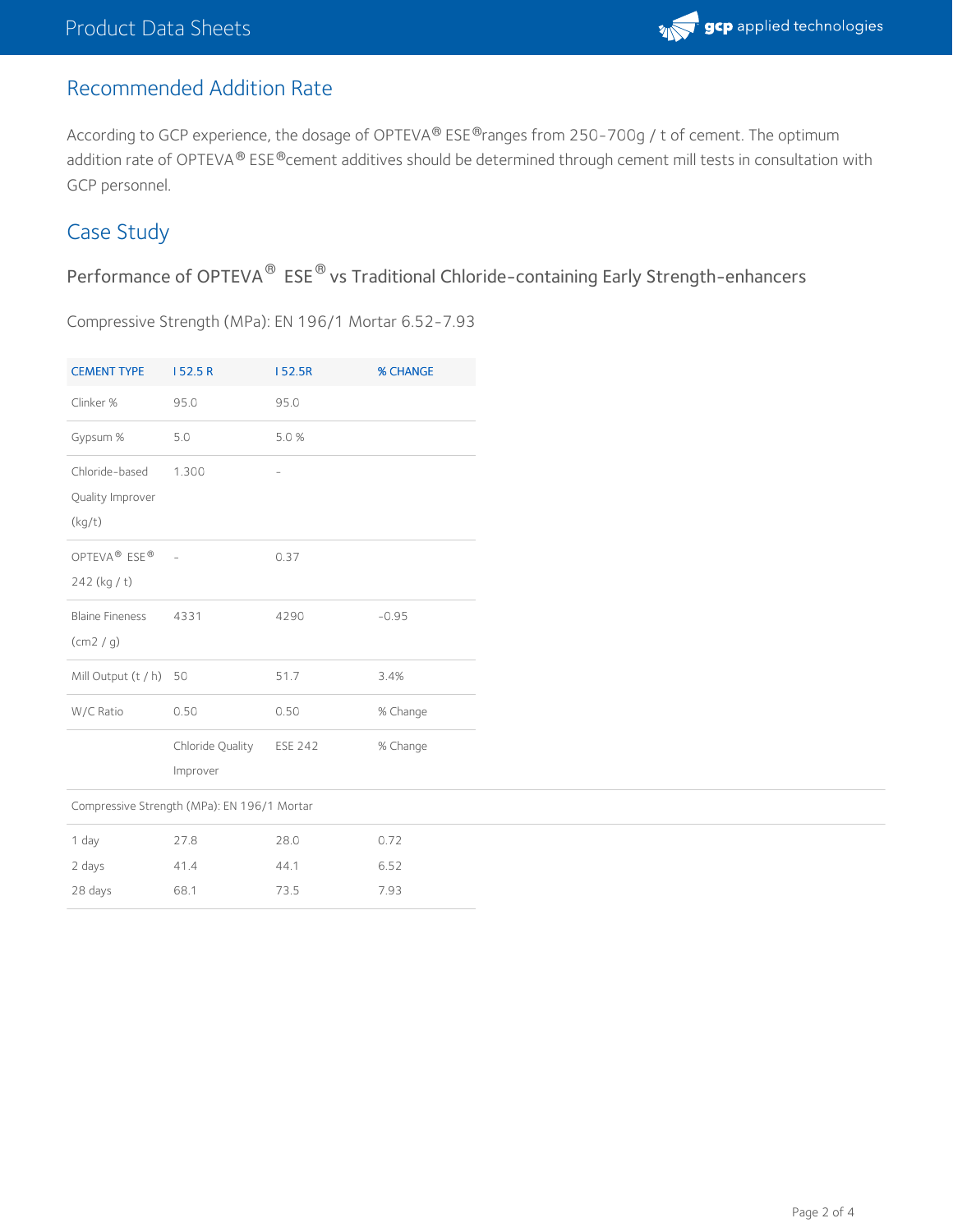



## Application of OPTEVA $^\circledR$  ESE $^\circledR$  Cement Additives

Laboratory mill evaluations of clinker and other additions are recommended prior to field use in order to determine initial blend proportions, evaluate performance parameters and to enable GCP to formulate the most effective OPTEVA  $^\circledR$  ESE $^\circledR$ product for the specific field use conditions. To arrange for a laboratory evaluation, contact your local GCP Field Engineer.

### **Compatibility**

The performance of concrete admixtures and the physical properties of concrete are not adversely affected by the use of OPTEVA  $^\circ$  ESE  $^\circ$ additives in cement production. OPTEVA  $^\circ$  ESE  $^\circ$ additives, and cement treated with OPTEVA  $^\circ$  ESE  $^\circ$ additives, are compatible with all commercial concrete admixtures, including air entrainers, water reducers, retarders and superplasticisers.

#### How to Use

OPTEVA $^{\circledR}$  ESE $^{\circledR}$ products are sprayed into the mill's first compartment or added onto the clinker or feed conveyor belt. All additives should be accurately proportioned through a calibrated dosing system suitable for the cement mill and for the required output. GCP can provide advice on all types of dosing equipment, including manual, semiautomatic, automatic and computerised systems.

#### Quality Control

OPTEVA $^\circledR$  ESE $^\circledR$ products are carefully controlled and accurately blended for constant quality and optimum performance. OPTEVA® ESE®products are ASTM C 465 approved for use in the USA.

#### Packaging

OPTEVA® ESE®Early Strength-enhancing Additive is supplied in 210L drums. OPTEVA® ESE®products may also be supplied in bulk in certain locations. It contains no flammable material.